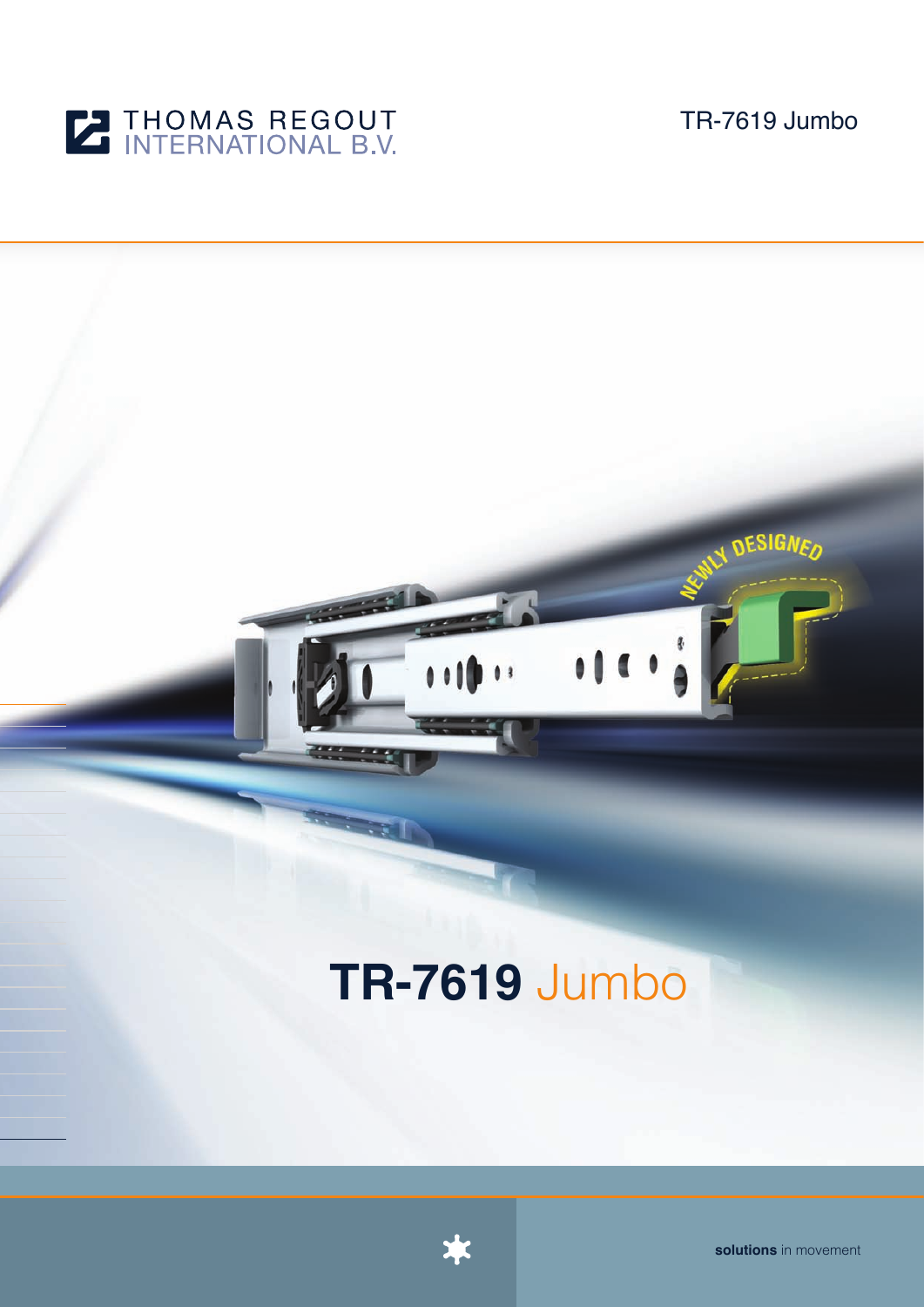

Thomas Regout International B.V. offers a broad range of linear motion solutions that help move your application in any direction: horizontal, vertical or diagonal.

Challenge us, in any way. We will present an innovative and integrated total solution, completely adapted to your specific needs and demands. In our own R&D department we design innovative sliding and linear motion systems. Incorporating the highest ISO international and environmental standards that ensure that our products and services are safe, reliable, sustainable and of high quality.

## TR-7619 Jumbo

The TR-7619 Jumbo slide is positioned above our heavy duty slides the ULF HD, Titan and Condor. This roll formed, extra heavy duty slide exceeds a load capacity of 300 kg with a minimal deflection. The product offers the highest degree of rigidity, robustness and includes high quality components to guarantee a long life cycle. This slide is up to 1500 mm length available from stock, with several features like a lock-in, lock-out and & front release. Custom made slides can be produced up to 2000 mm in length with customer specific requirements in coating, length, extension, features and mounting possibilities. These features are redesigned to operate in vertical direction. Thanks to its robustness the new lock in and lock out features can be used in heavy duty applications.







#### \* pictures are in concept

### features and benefits

- 1 Extreme robustness and rigidity
- 2 Over 300 kg load capacity (10.000 cycles)
- 3 Improved lock in / lock out feature
- 4 Fast delivery
- 5 Slide length ranges from 300 mm up to 2000 mm
- 6 Standard slide lengths available from stock (from 300 mm up to 1500 mm)
- 7 Custom made slides
- 8 Ball cage connectors to avoid ball cage migration
- 9 Patented Modular design ball cage
- 10 Up to 120 hours corrosion resistance
- 11 Customized mounting possibilities
- 12 Smooth movement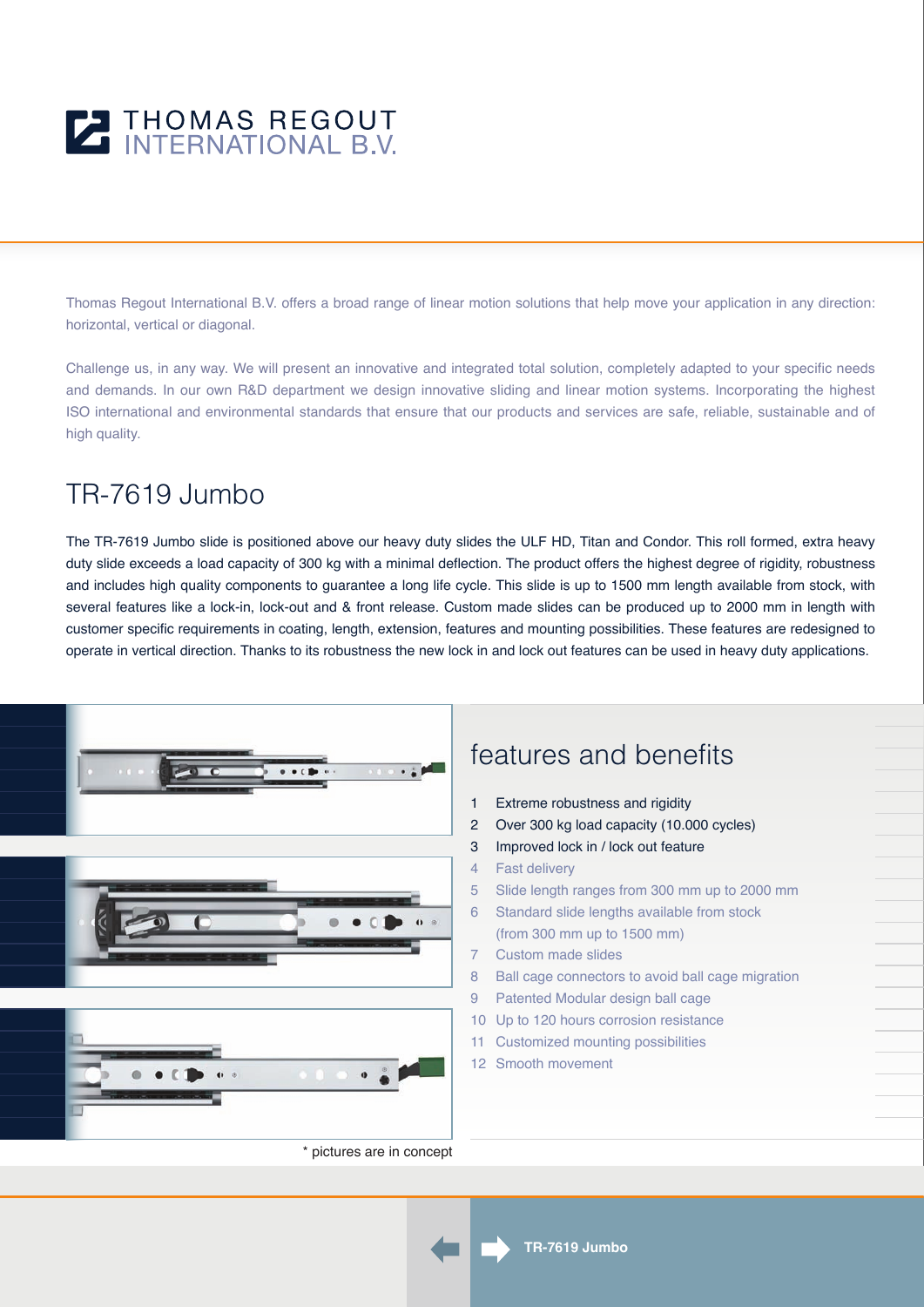# Technical specifications





|                          | <b>TR-7619 Jumbo</b>                                 |
|--------------------------|------------------------------------------------------|
|                          |                                                      |
|                          |                                                      |
| Width                    | 76,2 mm                                              |
| <b>Thickness</b>         | 19,1 mm                                              |
| Lenght (L)               | 300-2000 mm                                          |
| Travel (T)               | From 50% up to 130% over extension                   |
| Load capacity            | $>300$ kg                                            |
| Fixation                 | Countersunk and Pan head screws are possible (M5-M6) |
| Other                    | <b>Minimal deflection</b>                            |
| <b>Optional features</b> | Front operated lock in                               |
|                          | Front operated lock out                              |
|                          | Manual lock out (without front release)              |
|                          |                                                      |
|                          |                                                      |
|                          |                                                      |
|                          |                                                      |
|                          |                                                      |
|                          |                                                      |
|                          |                                                      |
|                          |                                                      |